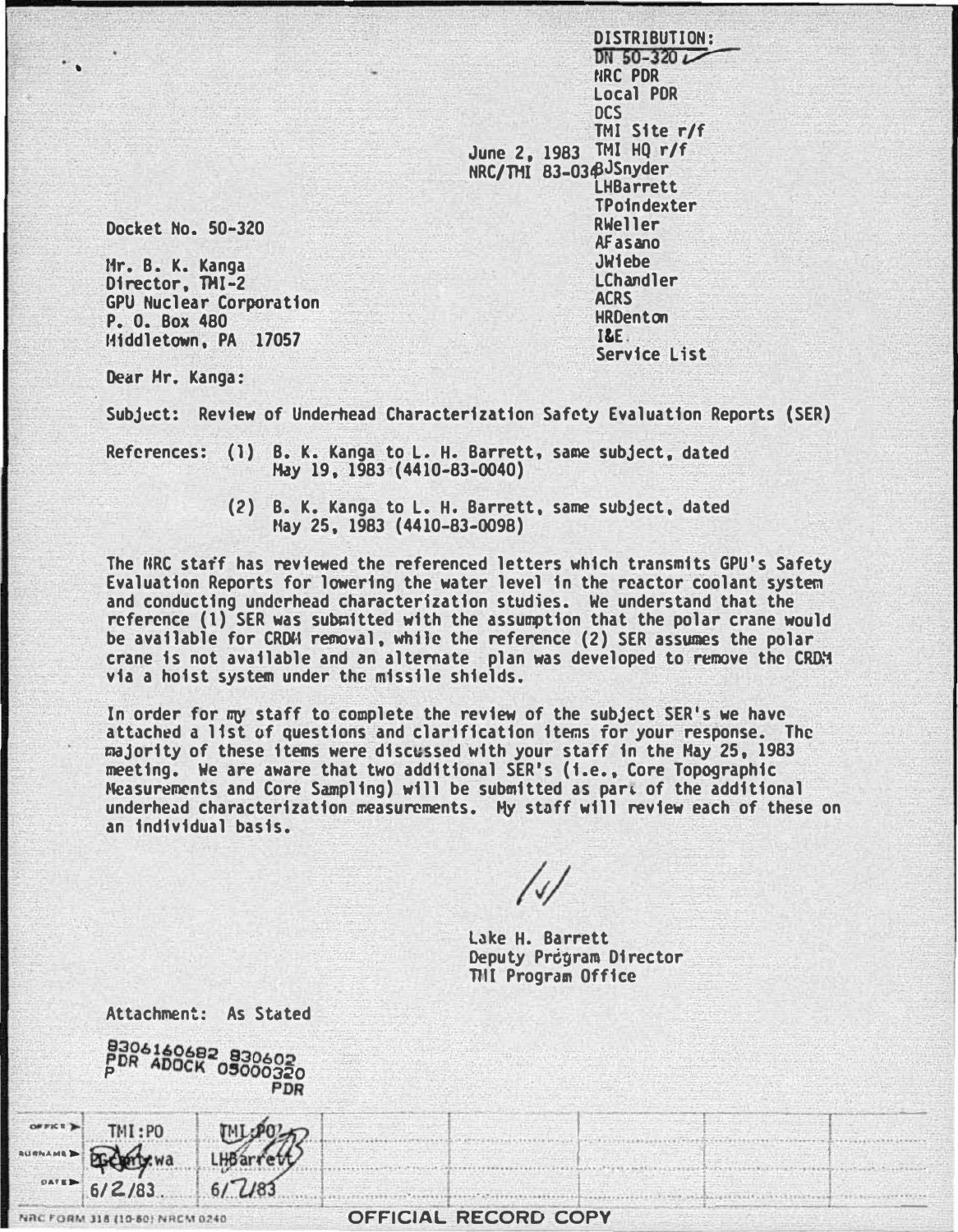## ATTACHMENT 1 QUESTIONS/CLARIFICATIONS ON SER

Question:

1. Section 2.2, Reactor Coolant Pressure Boundary states that a pressure retaining boundary will no longer be required after the initiation of the underhead characterization. For example your staff stated that no gasket will be used for the flanged connection between the CROH vessel flange and manipulator tube flange.

It is our position that cleanup sieps such as underhead characterization, should preserve as much system flexibility as practicable to permit optimum re!ponse to unexpected conditions. Specifically, we believe it is prudent to take simple steps to allow future reactor coolant system oressurization. This would preferably include the use of a manipulator tube that can be sealed or other less desirable means, e.g., r�placement of the manipulator tube with a blind flange. Describe yo�r proposed contingency plans for prompt reclosure capability.

- 2. Section 3.1, (p. 7) you state, "The present general area dose rate on top of the service structure is 50 to 150 mrem/hr. The increase in the general area dose rate on the top of the service structure of less than 20 mrew/hr is relatively small". Based on the above, the potential increases in general area radiation levels resulting from lowering the RCS water level and removing a CRDM are considered acceptable. Measurements will be taken for varying water level conditions to assess the actual conditions with respect to the removed CRDM.
	- a.) Please describe the measurements (other than TLD) that will be taken for varying water level conditions to assess the actual radiation conditions with respect to the removed CRDM.
	- b.) Provide a description of the service structure area radiation monitoring system which was discussed during our meeting on May 25, 1983. Please state the number of channels (monitoring locations) to be used in order to obtain dose rates at various points around the head and service structure.
- 3. We note that you are in the process of shielding the service structure. Do you intend to undertake the vessel radiation characterization before this shielding is completed? Please describe the considerations of the vessel radiation characterization, and the shielding program.
- 4. In Section 4.4 (p. 16) you state that "the activities are not expected to increase the airborne activity in the containment atmosphere beyond that assumed in the calculation of releases...during decontamination activities....

We find it difficult to relate airborne activities associated with work in the reactor vessel with your previous decontamination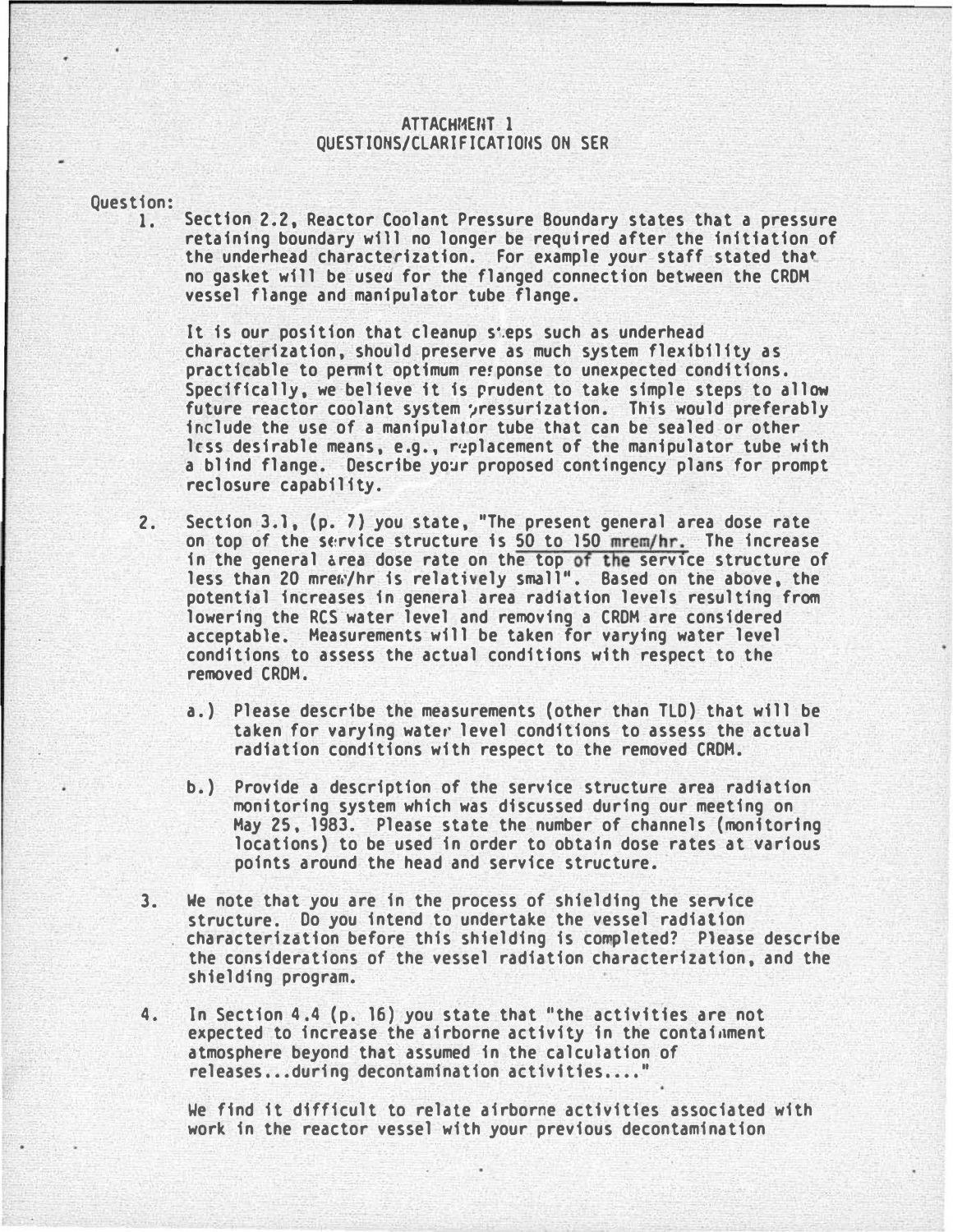activities. Describe your considerations for the cotential airborne activity (including alpha emmitters) associated with opening the vessel. Describe the air sampling program associated with the vessel characterization study objectives. Describe additional sampling efforts (smears, etc.) required to effectively assess all potential radiation hazards.

- 5. Section 4.3.2.2, paragraph 1, provide clarification that an electrically locked out pump is an isolation boundary only when it is the source of driving head.
- 6. Section 4.3.2.2 (a), describe your system for verifying a pressure differential exists including periodicity and any alarms.
- 7. A few of the closed tagged-out valves will need to be operated to support other evolutions. What allowances and special precautions are being taken in this regard.
- 8. Section 2.2, Reactor Coolant Pressure Boundary. The manipulator tube material is aluminum, whereas most of the RCS is stainless steel. Provide the basis for the compatability of the aluminum material considering expected chemistry conditions.
- 9. Section 4.3.2.3, Sampling and Boron Measurements. Describe your location(s) for RCS sample collection and the basis for these samples being representative of core boron concentrations.
- 10. Describe the increased radiation precautions necessary if placing the CROM on the service structure instead of storage in the canal (polar crane not available).
- 11. Do you plan to remove more than one CRDM for the detailed underhead characterization (as discussed in Planning Study TPO/THI-028). Describe your plan and sequence for additional CROH removal.
- 12. Describe your plans for meeting Technical Specification Surveillance requirements for those systems affected by the underhead characterization program.
- 13. Describe what chemistry/radiochemistry considerations {i.e., turbidity, crud burst, fission products spikes, pH effects) and controls for RCS processing were made recognizing the oxidation conditions within the RCS will change during the underhead characterization.
- 14. Provide supporting data that demonstrates the recirculation rates discussed in Section 4.6 exist.